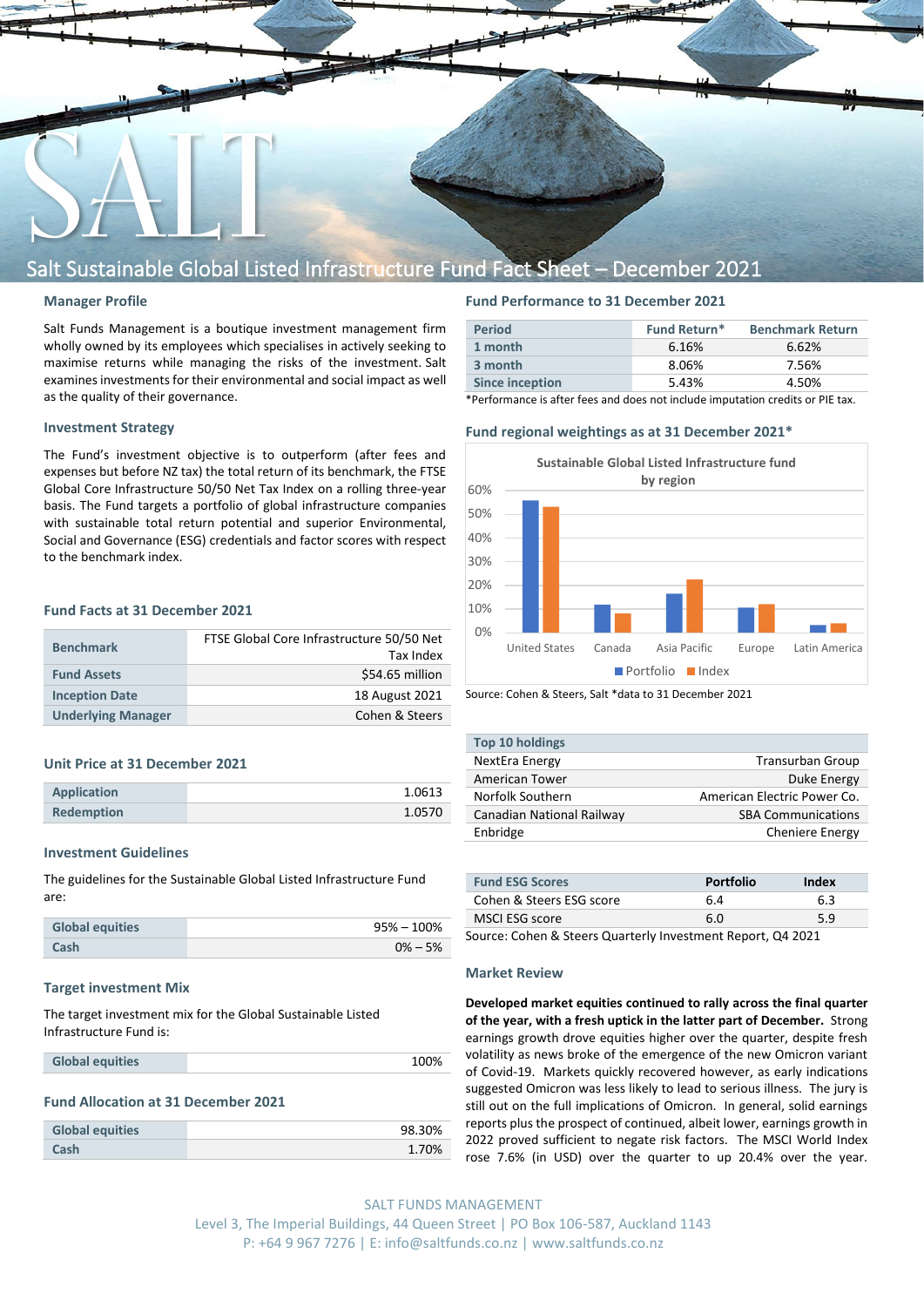# **SALT**

Sovereign bonds rallied during the quarter but ended generally flat as central banks turned more hawkish.

**Listed infrastructure generated strong returns in 2021, as did the broad global equity market.** Vaccine rollouts continued global growth, expectation-beating corporate earnings, and overall robust demand propelled the equity market sharply higher during the year. These factors more than offset the effects of CoVid, elevated inflation, rising interest rates, and the prospect for tighter monetary policy in 2022.

All listed infrastructure subsectors generated positive returns during the year, with the majority posting double-digit gains. In the Fourth Quarter, the only sectors losing ground were passenger rail, satellites and marine ports.

The resilient global economy rewarded the recovery trade, leading to outsized gains in several sectors. **Marine ports** (39.0% total return for the full 2021 year) overcame supply chain constraints and port bottlenecks to post the strongest sectoral returns during the year. In our view, the sector will continue to benefit from strong global economic activity, and supply chain challenges will result in an elongated cycle for these businesses. **Midstream energy** (32.1% for 2021) also outperformed, as sharply higher energy prices and the prospect of increasing energy demand drove returns. In addition, improving financial discipline has led to higher free cash flows for several midstream companies.

**Growth-oriented communications companies generated strong returns.** Communications (28.2% for 2021) benefited from strong demand and improving fundamentals. We maintained a preference for U.S.-focused tower companies which are positioned to benefit the most from network capital spending by U.S. wireless companies. **Utilities**  overcame a slow start to the year. After lagging earlier in the year, defensive electric utilities (15.7%) and water companies (18.8%) later rallied sharply, especially in the US. In both cases, they benefited from increased demand during periods of uncertainty triggered by the pandemic. In contrast, gas distribution (8.9%) was a relative underperformer in 2021. This was mainly due to weak returns from non-US companies, such as those in Japan and China, which lagged in response to higher input costs and lower margins.

**Railways (15.1%) rose sharply as freight rails reported solid results.**  Freight rail earnings largely exceeded expectations, with positive results partially driven by cost-cutting, efficiency gains and improved pricing, all of which more than offset concerns over moderating volumes towards the end of the year. By contrast, **Passenger travel sectors underperformed due to Covid-driven headwinds.** Toll roads (5.8%) and airports (8.2%) were relatively weak during the year. The pandemic played havoc with passenger volumes and pushed out the timeframe for a sustained recovery in business and leisure travel.

#### **Portfolio Review**

From its August 19, 2021 inception through December 31, 2021, the portfolio had a positive total return and outperformed its benchmark. For the December Quarter, the fund rose by 8.06% net which was a solid outperformance of the gross index return of 7.60% for the period. The Salt fund has thus outperformed its gross benchmark by 0.93% and the net benchmark by 0.69% since its inception five months ago. Over those months, the fund returns were positive in August, October and especially, December, while negative monthly returns were recorded in September and November. This was in line with broader world markets.

#### **Key contributors**

• Security selection in **midstream energy**: Overweights to several USbased midstream companies were rewarded, as they continued to indirectly benefit from advantageous supply/demand trends for energy commodities

• Security selection in **gas distribution**: An overweight to an Asian gas distribution company was rewarded. Its shares rallied after a recent selloff; the company reiterated its guidance, alleviating growth concerns. A lack of exposure to a Chinese gas distribution company was also beneficial. The company is reducing capital expenditures (and growth expectations) in favour of increased spending on safety measures following explosions at several of its assets in recent months.

#### **Key detractors**

• Stock selection in **railways**: An overweight position in a Japanese passenger railway company detracted from performance. Its shares were negatively impacted by falling passenger volumes due to delta and omicron variant-related reopening delays. However, an overweight to the railways sector was beneficial for returns.

• Stock selection in **water**: Our overweight position in a British water utility company was a drag on returns. An overweight in a China-based water utility detracted from performance. The company, which provides water services to Hong Kong, lagged along with certain other defensive stocks in our investment universe.

• Stock selection in **airports**: A lack of exposure to a Mexican airport operator was negative for performance as its shares rallied sharply. An overweight in a Spanish airport operator also detracted. The company's shares declined after it lost a court case regarding the minimum annual guarantee it receives from retail shops in its facilities.

#### **Portfolio Outlook (Cohen & Steers commentary)**

We maintain a balanced portfolio, as the world faces potential tailwinds and headwinds in 2022. We appear to be entering the late stage of the pandemic, and people are adapting to the challenges associated with CoVid. In our view, this will limit the type of mass lockdowns we saw during the onset of the pandemic. Within the portfolio's **more defensive allocations**, we remain **overweight communications** infrastructure, matched with an underweight in global utilities. Among transport-related infrastructure, we prefer North American freight railways based on our expectations for improving freight volumes. We remain **underweight airports**, but we see some attractive opportunities given the view that vaccine distribution and evolving travel policies will drive a sustainable increase in air travel over the next six to twelve months. Listed infrastructure appears attractively priced relative to broader equities. On a cash flow multiple basis, listed infrastructure currently trades roughly in line with global equities—in sharp contrast to the asset class's historical premium valuation. This mispricing occurs at a time, we believe, when infrastructure is well positioned to benefit from continued strong economic conditions and strong inflation protections. Longer term, secular trends such as the digital transformation of economies and the transition to clean energy will potentially be significant drivers of infrastructure returns.

While higher interest rates and inflation may impact certain subsectors in the near term, infrastructure returns have historically shown positive sensitivity to unexpected inflation. As the global economy continues to improve- albeit at a moderate pace—we are keeping a close eye on

Disclaimer: The information in this publication has been prepared from sources believed to be reliable and accurate at the time of preparation but Salt Funds Management Limited, its officers, directors, agents, and employees make no representation or warranty as to the accuracy, completeness, or currency of any of the information contained within, and disclaim any liability for loss which may be incurred by any person relying on this publication. All analysis, opinions and views reflect a judgment at the date of publication and are subject to change without notice. This publication is provided for general information purposes only. The information in this publication should not be regarded as personalised advice and does not take into account an individual investor's financial situation or goals. An individual investor should, before making any investment decisions, seek professional advice. Past performance is not a reliable indicator of future performance and no representation or warranty, express or implied, is made regarding future performance.